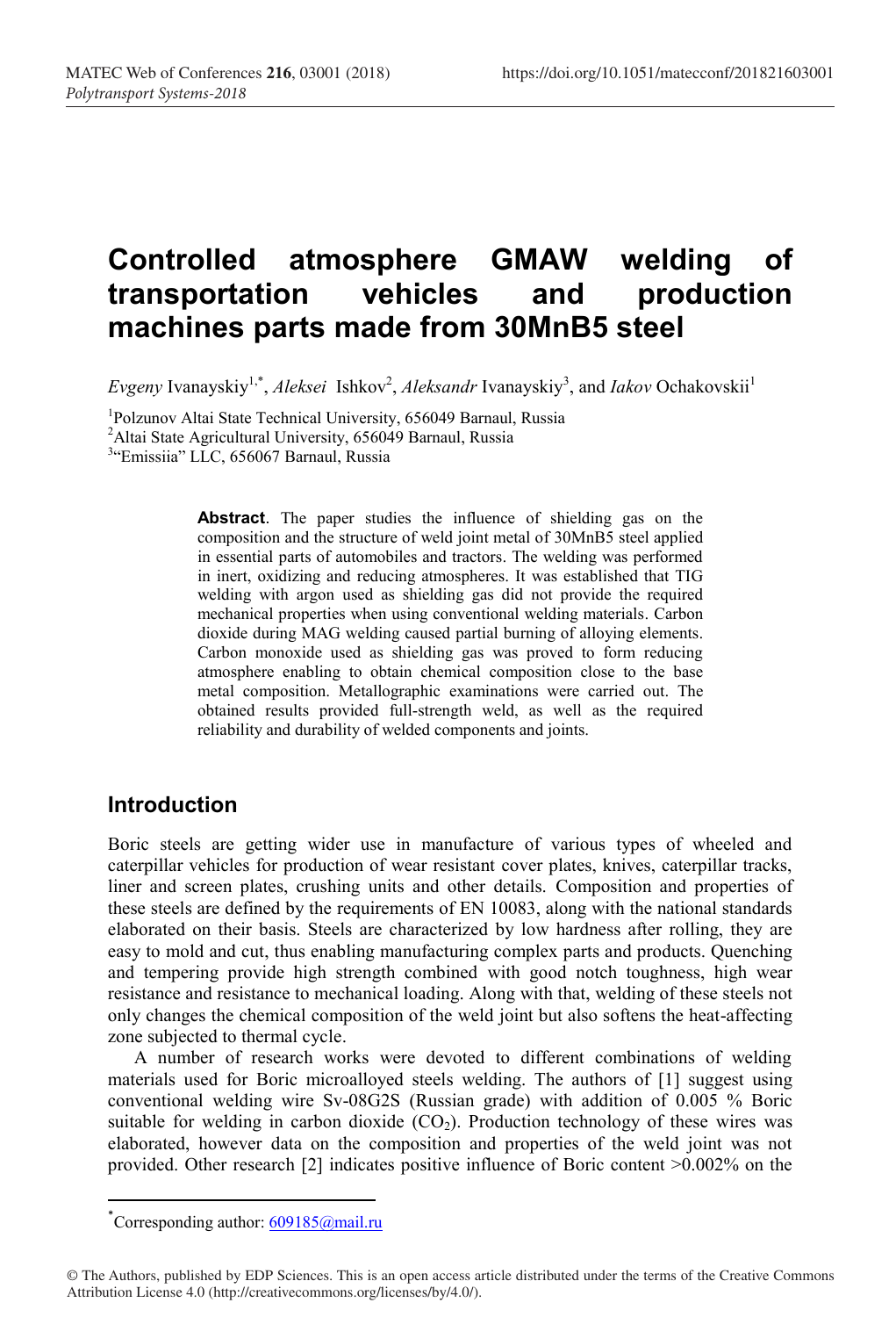steel microstructure. L.N. The research [3] was focused on the properties of weld joints made from low-carbon steel 10G2FB (Russian grade) by flux-cored wire with Boric. The Boric content in the weld joint amounted to 0.0025%…0.0065%. Orlov et al. [4] determined that Boric microalloying of weld joint through flux was insufficiently reliable due to low metallurgic activity of Boric oxide in the welding flux. Authors suggested using special flux-cored wires providing Boric content in the weld joint metal of up to 0.0065%. Larger Boric content indicated crack formation in the weld joint.

All welding methods mentioned above, as well as manual arc welding use  $CO<sub>2</sub>$  as shielding gas. It is known [5] that high temperature causes dissociation of carbon dioxide into carbon, carbon monoxide and oxygen which are dissolved in a fluxed molten weld pool or recombined in colder areas of the arc into carbon dioxide. The generated free oxygen reacts with alloying elements forming oxides [6]. Studies [7, 8] demonstrate that active oxidation of carbon dioxide and alloying elements from drops takes place during melting and arc transfer of molten metal. The oxidation velocity increases along with the increase in oxidation capacity of the environment [7]. The loss of alloying elements occurs both due to oxidation and due to evaporation from the surface of the drop. The ratio between the content of evaporating and oxidizing element is determined by the content of oxygen in the gas phase and the welding mode [8].

In the view of the above mentioned, the objective was defined as selection of shielding gas which does not cause oxidation of alloying elements. Currently [9] for these purposes either inert gases (Ar and He), or reducing atmospheres containing inert gases and hydrogen are used.

The purpose of this study is to investigate various methods of electric-arc welding of parts of transportation vehicles and production machines made from Boric microalloyed steels. The research novelty consists in application of reducing shielding atmosphere based on carbon monoxide (CO) to prevent burning of alloying elements.

## **Materials and methods**

The material used in the research is 30MnB5steel, which is a replacement of 65G steel. Chemical composition of the base metal of weld joints made by various welding methods can be found in Table 1.

Steel was welded using Sv-08G2S welding wire. The obtained specimens were further water quenched from the temperature 880...900°C. Microstructure, hardness and microhardness of various parts of weld joints were investigated.

In order to study the behavior of alloying elements during welding chemical analysis was conducted using DFS-500 optical emission spectrometer. Theoretical studies of possible chemical reactions ongoing at temperatures higher than the melting temperature were conducted based on the methods described in [10], and the reference data from the website [11].

#### **Experiment and results**

According to the data of manufacturer [12] conventional welding technologies with lowhydrogen welding materials can be applied for 30MnB5 steel. Initially for manufacturing parts of transportation vehicles and production machines MAG (Metal Active Gas) welding was used which is the most common method of industrial welding. However, substantial drop in operational life of the equipment was noted. It was found that after quenching hardness of the base material was  $46...48$  HRC and hardness of the weld joint metal was 32…34 HRC. Chemical analysis (Table 1) showed that in the weld joint decrease in the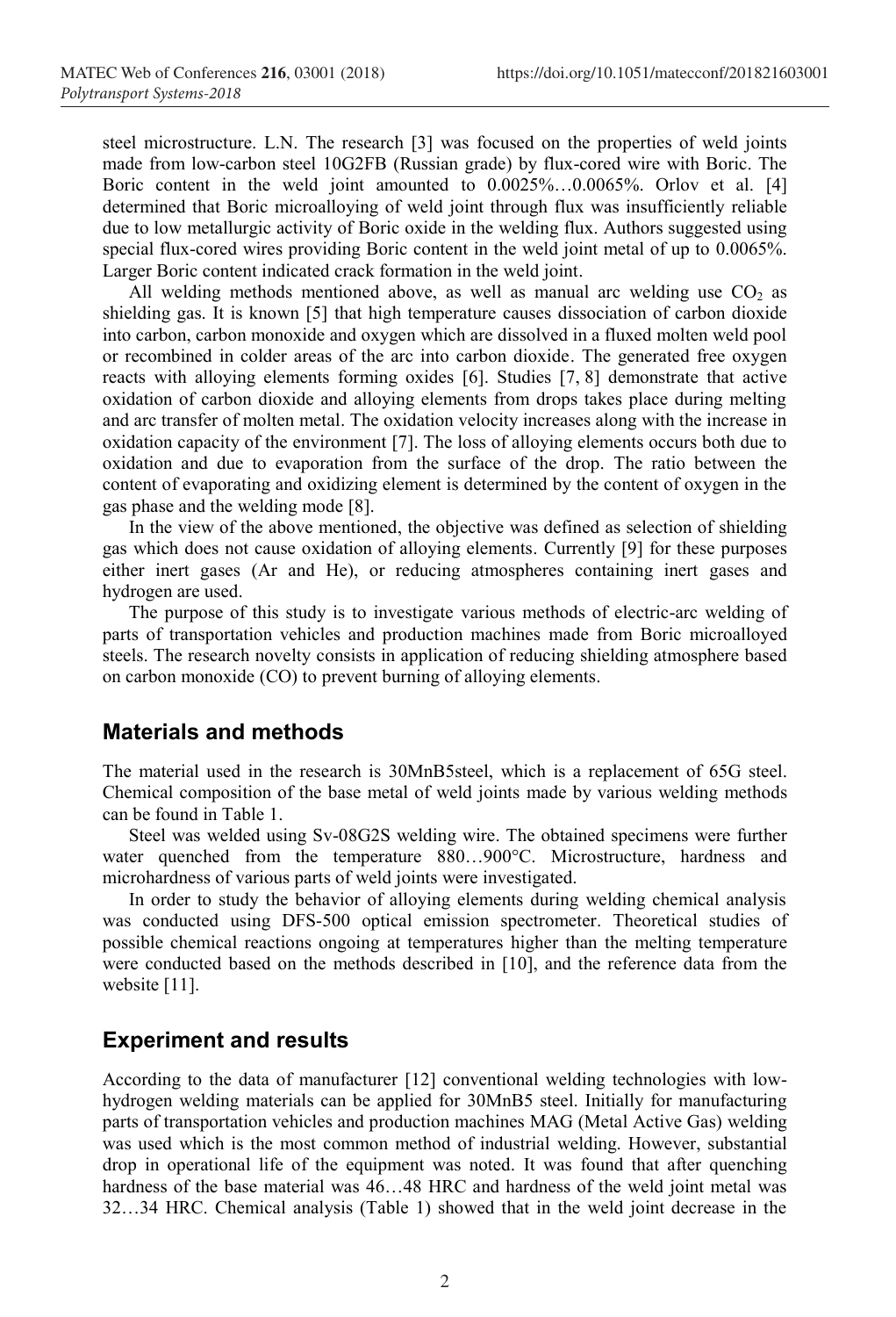content of carbon (C), manganese (Mn) and Boric (B) took place, and some increase in the content of silicium (Si), apparently due to its transition from the welding wire.

| Chemical composition, % wt |       |       |                 |       |                 |        |        | <b>Notes</b>                   |
|----------------------------|-------|-------|-----------------|-------|-----------------|--------|--------|--------------------------------|
| C                          | Si    | Mn    | Cr              | Cu    | B               | S      | P      |                                |
| 0.348                      | 0.225 | 1.259 | 0.015           | 0.044 | 0.003           | 0.0069 | 0.0085 | 30MnB5 Steel base<br>metal     |
| 0.120                      | 0.617 | 1.109 | Trace<br>levels | 0.104 | Trace<br>levels | 0.0058 | 0.0079 | Welding in $CO2$<br>atmosphere |
| 0.072                      | 0.456 | 1.093 | Trace<br>levels | 0.061 | Trace<br>levels | 0.0059 | 0.0071 | Welding in Ar<br>atmosphere    |
| 0.178                      | 0.692 | 1.268 | 0.010           | 0.131 | 0.002           | 0.0097 | 0.0072 | Welding in CO<br>atmosphere    |

**Table 1.** Results of chemical analysis (on the side of weld bed which is melted the last).

TIG welding was applied to reduce burning of the alloying elements. Argon (Ar) was used as shielding gas. Chemical composition of weld metal can be also seen in Table 1. It should be noted that in all cases chemical composition was determined from the side of weld joint reinforcement.

Generally, when applying manual argon-arc welding a significant decrease in the content of almost all alloying elements was observed (Table 1). The hardness of the joint metal after quenching was <20 HRC (Fig. 1). Microhardness of the quenched specimens was measured along the section of the weld joint, and metallographic analysis of the metal structure was conducted. It was established that the argon-arc welded specimens had sufficient structural inhomogeneity. The core zone had typical martensite structure with hardness value of 41...47 HRC. In the mid-zone of the weld joint one could observe the structure of upper bainite with release of accicular ferrite. Therefore, the decrease in the value of material hardness up to 30…20 HRC occurred depending on the place of measurement. This can be explained by low mixing coefficient of the base and electrode metal where there were no Boric and the carbon content did not exceed 0.11% [13].

Upper zones of the weld joint had hardness < 20 HRC. The metal coincided with the unalloyed low-carbon steel in its composition and had Widmanstatten structure containing pearlite grains with accicular precipitates of ferrite and rounded grains of ferrite. Separate zones with the structure of upper bainite were observed. The velocity of cooling was insufficient for the formation of martensite structure. In these conditions the absence of active chemical reactions between the molten weld pool and inert gas shielding atmosphere is suggested.

Thus, it was found that application of MIG/MAG technologies and TIG welding does not provide the required properties for parts of transportation vehicles and production machines.

It is known that heating of welding arc causes dissociation of carbon dioxide with release of atomic oxygen, for that reason these atmospheres are considered to be oxidizing  $(1, 2)$ .

$$
2CO_2 \leftrightarrow 2CO + O_2 \tag{1}
$$

$$
2CO \leftrightarrow 2C + O_2 \tag{2}
$$

Along with that, СО possesses explicit reducing properties and is widely used in metallurgical industry for metal reduction from oxides. The use of СО during welding was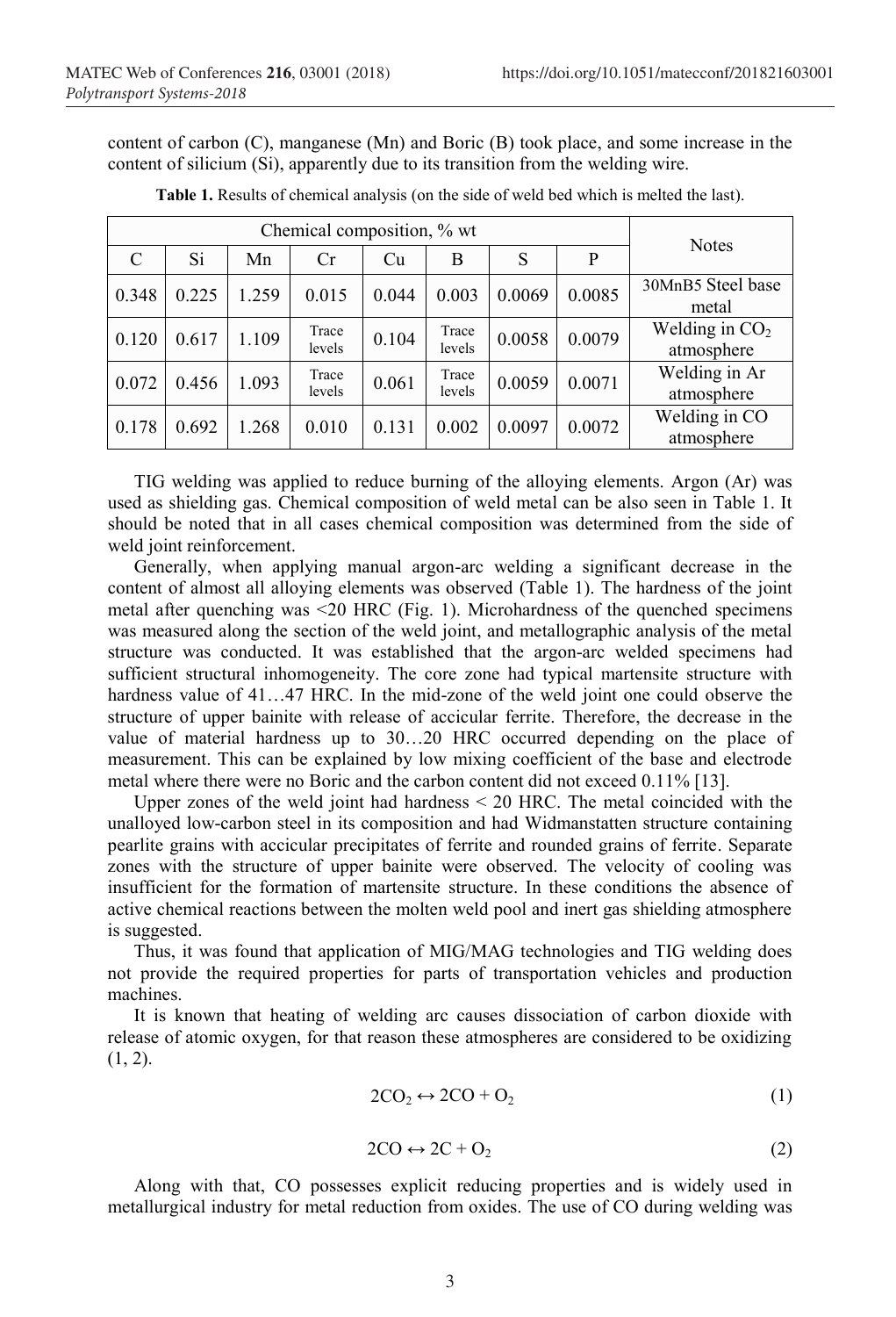restrained by its harmful biological effect. The authors in [14] propose pre-heating of monoxide at the temperature higher than the flashpoint resulting into its burning in the air atmosphere with the formation of harmless  $CO<sub>2</sub>$  (2).



**Fig. 1.** The scheme of weld joint of  $30MnB5$  steel welded in  $CO<sub>2</sub>$  atmosphere (a) and microstructure of the zone 2 (b), 3 (c), 4 (d).

Gibbs thermodynamic potential calculations  $\Delta G$  demonstrated that such alloying elements as Cu, Ni, Co, Mo, W, Cr, Mn, Si, B, within the temperature range 1500…3500°К do not react with СО. Alternately, the oxide reduction reactions of the mentioned elements will take place except for Si and B.

Welding of specimens from 30MnB5 steel was conducted in the reducing atmosphere on conventional equipment for mechanized welding in active gases atmosphere. СО was used instead of CO<sub>2</sub>. The improved burner provided heating of the fed carbon monoxide up to the temperature of 870…900°К. As it can be seen from Table 1 the content of C, Si, Mn, Cr and Cu in the joint metal increased. This proves that these elements are not burned during welding in CO atmosphere. Therefore, the hardness of the joint metal also increased up to 32…43 HRC depending on the zone of weld joint (Fig. 2).

The weld joint after quenching had martensite microstructure in the lower zone, ferritemartensite in the middle part and bainite in the upper part. Quenching structures were formed in spite of the decrease in carbon content due to mixing of the base and electrode metals.



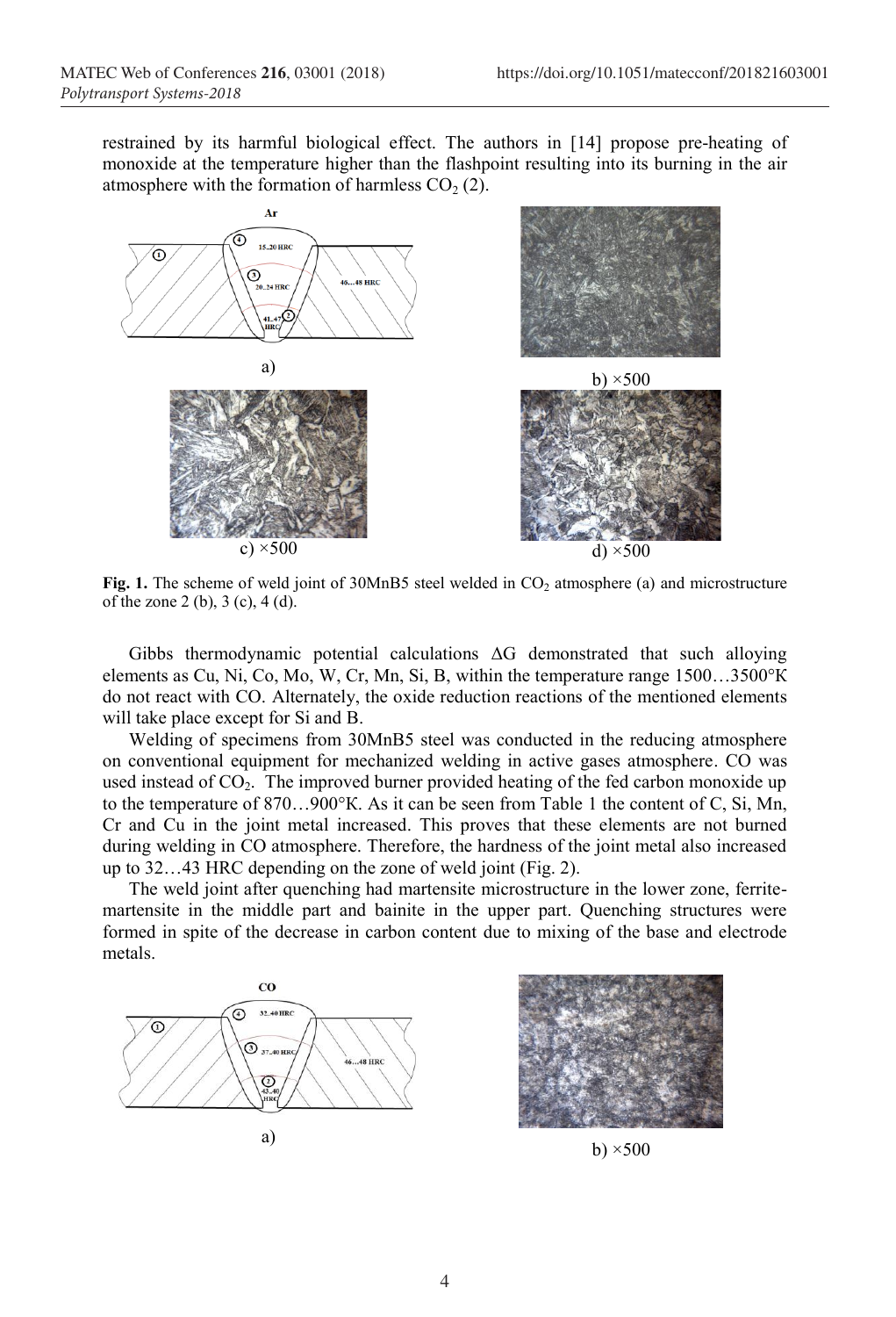

**Fig. 2.** Scheme of the weld joint from 30MnB5 steel welded in CO atmosphere (a) and microstructure of the zone 2 (b), 3 (c), 4 (d).

Use of carbon monoxide shielding atmospheres during arc welding enables to broaden significantly the application area of alloyed wires during mechanized welding. The recommended gas atmosphere provides stable arcing and good formation of weld joint.

# **Conclusion**

It was established that the parts of transportation vehicles and production machines made from Boric microalloyed steels when using the most common welding methods have zones of lower hardness which reduce their operational life. Using carbon monoxide as shielding gas prevents burning of alloying elements and enables to provide the required mechanical properties. Application of reducing atmospheres during mechanized welding allows broadening the application area of alloyed welding wires.

## **References**

- 1. A.M. Nesterenko, A.B. Sychkov, V.I. Sukhomlin, Vestnik of Nosov Magnitogorsk State Technical University, No. 3, 30-32 (2012) (in Russian).
- 2. V.V. Parusov, A.B. Sychkov, I.V. Derevyanchenko, M.A. Zhigarev, Vestnik of Nosov Magnitogorsk State Technical University, No. 1(9), 15-17 (2005) (in Russian).
- 3. L.I. Faynberg, A.A. Rybakov, A.N. Alimov, R. Rozert, Avtomaticheskaya svarka [Automatic welding], **5,** 20-25 (2007) (in Russian).
- 4. L.N. Orlov, M.G. Sharapov, V.L. Volynets, Sudostroenie [Ship construction], **5,** 54- 57 (2010) (in Russian).
- 5. Lincoln Electric, Gas Metal Arc Welding. Product and Procedure Selection, available at: http://www.lincolnelectric.com/assets/global/Products/Consumable\_MIGGMAWWire
- s-SuperArc-SuperArcL-56/c4200.pdf. 6. S. Noland, Select the right argon/ $CO<sub>2</sub>$  blend for your weld requirements. Practical
- welding today, 9/10, (2015).
- 7. P.A. Norin, N.I. Malyshev, S.V. Rushchits, Svarochnoe proizvodstvo [Welding production], **7,** 4-6, (1980) (in Russian).
- 8. P.A. Norin, N.I. Malyshev, Svarochnoe proizvodstvo [Welding production], **2,** 21-23 (1982) (in Russian).
- 9. W. Lucas, Shielding gases for arc welding and cutting, available at: https://www.twiglobal.com/technical-knowledge/published-papers/shielding-gases-for-arc-weldingand-cutting-may-2001.